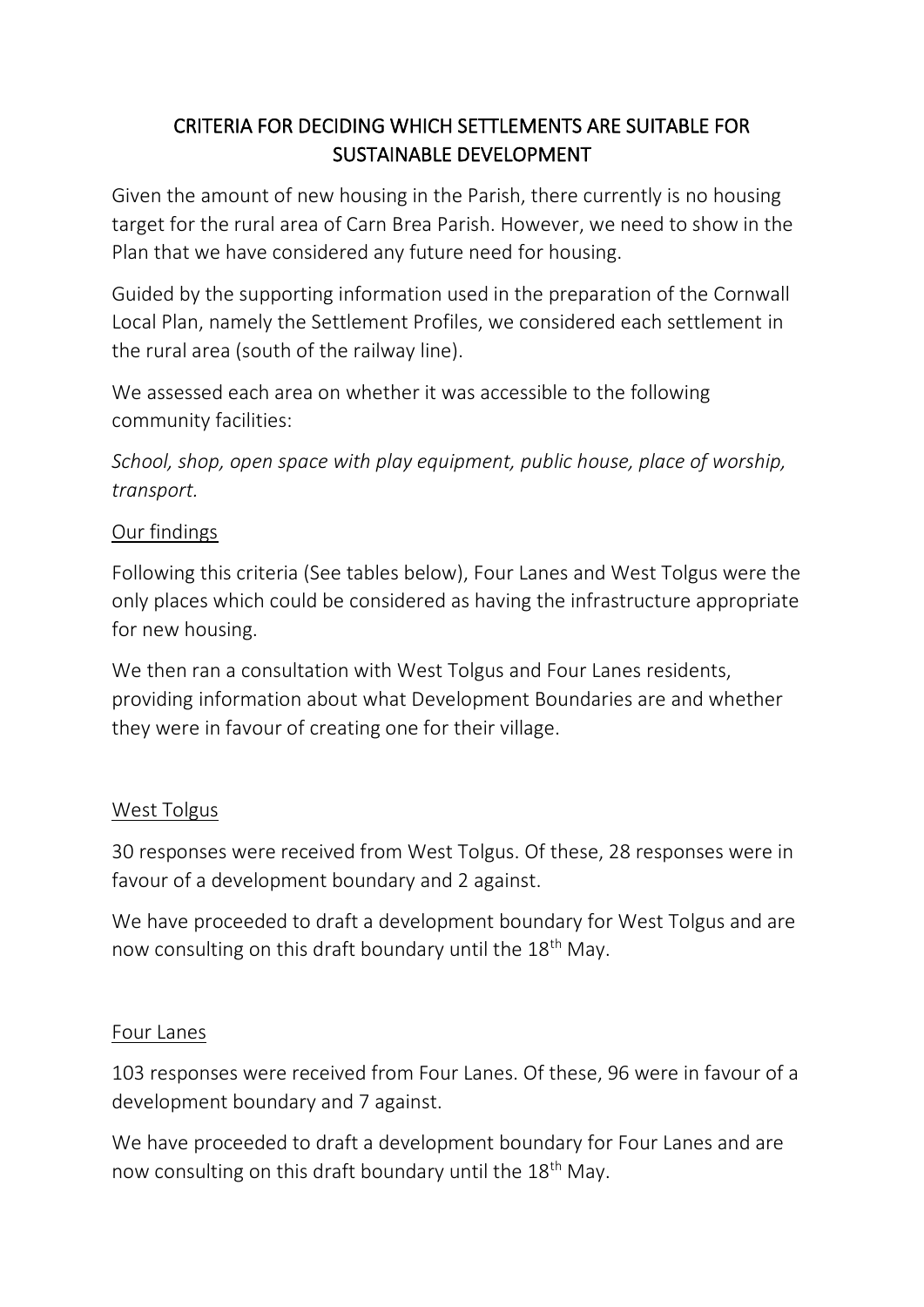### What next?

All responses and suggestions for alterations to the development boundary will be considered one by one by the Steering Group and where appropriate, changes made. Once this process is complete, we will get back in touch with residents and land-owners to share the updated development boundary.

### Landowners

We are on a constant look out for land-owners that we can get in touch with and share our work which could affect them. If you know a landowner anywhere in the Parish, please encourage them to get in touch with us:

[cbpneighbourhoodplan@gmail.com](mailto:cbpneighbourhoodplan@gmail.com)

### 1) Tregajorran

|                                   | Tregajorran |
|-----------------------------------|-------------|
| 1. School                         | Χ           |
| 2. Shop                           | Χ           |
| 3. Open space with play equipment | Χ           |
| 4. Public House                   | Χ           |
| 5. Place of worship               | Χ           |

| J. | ໋ | transport |  |   |  |  |  |  |  |
|----|---|-----------|--|---|--|--|--|--|--|
|    |   |           |  | . |  |  |  |  |  |

Conclusion: Tregajorran is not suitable for a development boundary and a presumption in favour of development.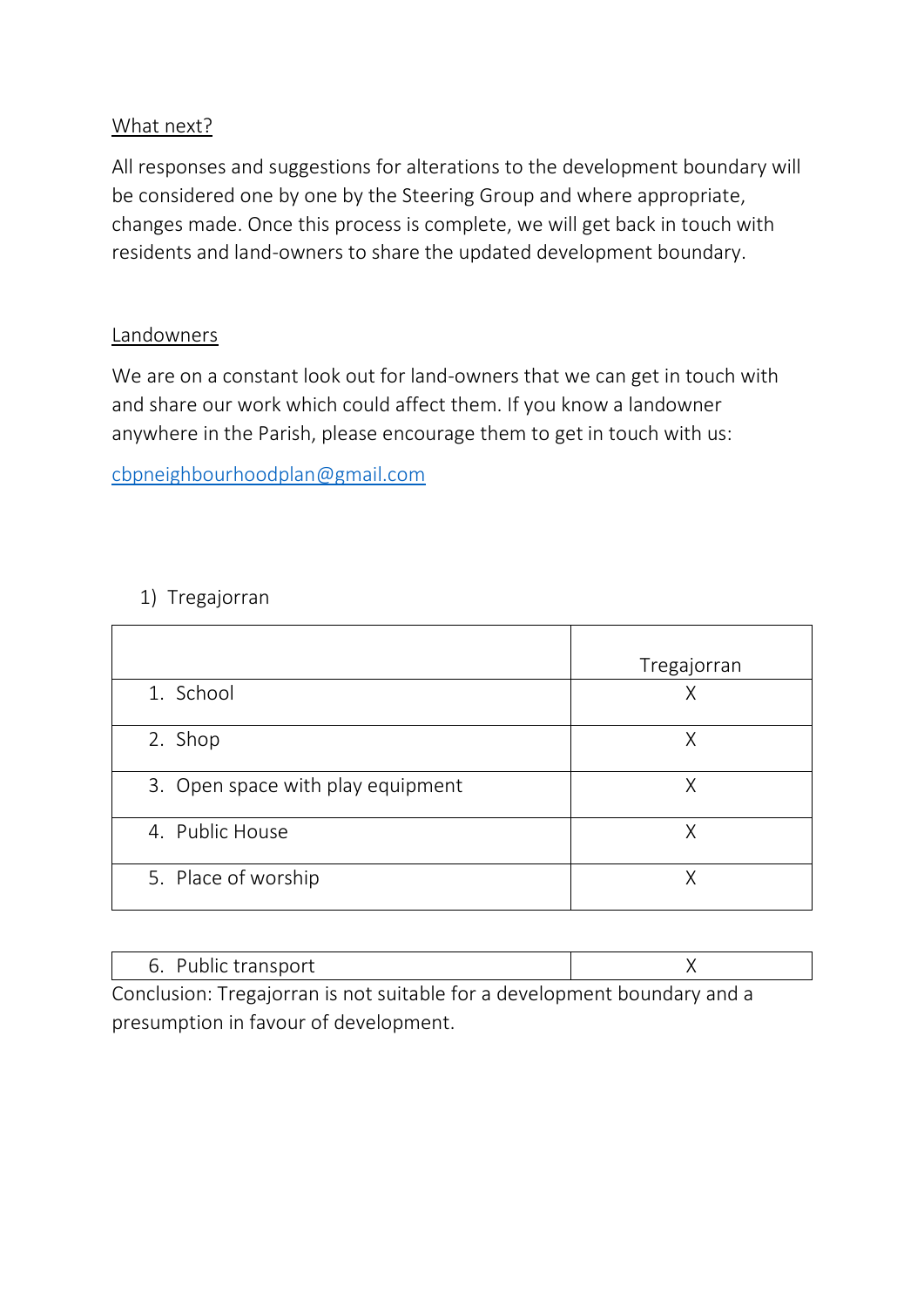## 2. Carn Brea Village

|                                   | Carn Brea Village |
|-----------------------------------|-------------------|
| 1. School                         |                   |
| 2. Shop                           | Χ                 |
| 3. Open space with play equipment | Χ                 |
| 4. Public House                   | Χ                 |
| 5. Place of worship               |                   |

|        | - Puhl<br>ublic transport |  |  |  |   |  |  |  |  |  |  |  |  |
|--------|---------------------------|--|--|--|---|--|--|--|--|--|--|--|--|
| $\sim$ |                           |  |  |  | . |  |  |  |  |  |  |  |  |

Conclusion: Carn Brea Village is not suitable for a development boundary and a presumption in favour of development.

## 3. Carnkie

|                                   | Carnkie |
|-----------------------------------|---------|
| 1. School                         | Χ       |
| 2. Shop                           |         |
| 3. Open space with play equipment | Χ       |
| 4. Public House                   | Χ       |
| 5. Place of worship               |         |

| 6. Public transport | 42 bus Falmouth to |
|---------------------|--------------------|
|                     | Camborne. Three a  |
|                     | day each way.      |
|                     |                    |

Conclusion: Carnkie is not suitable for a development boundary and a presumption in favour of development.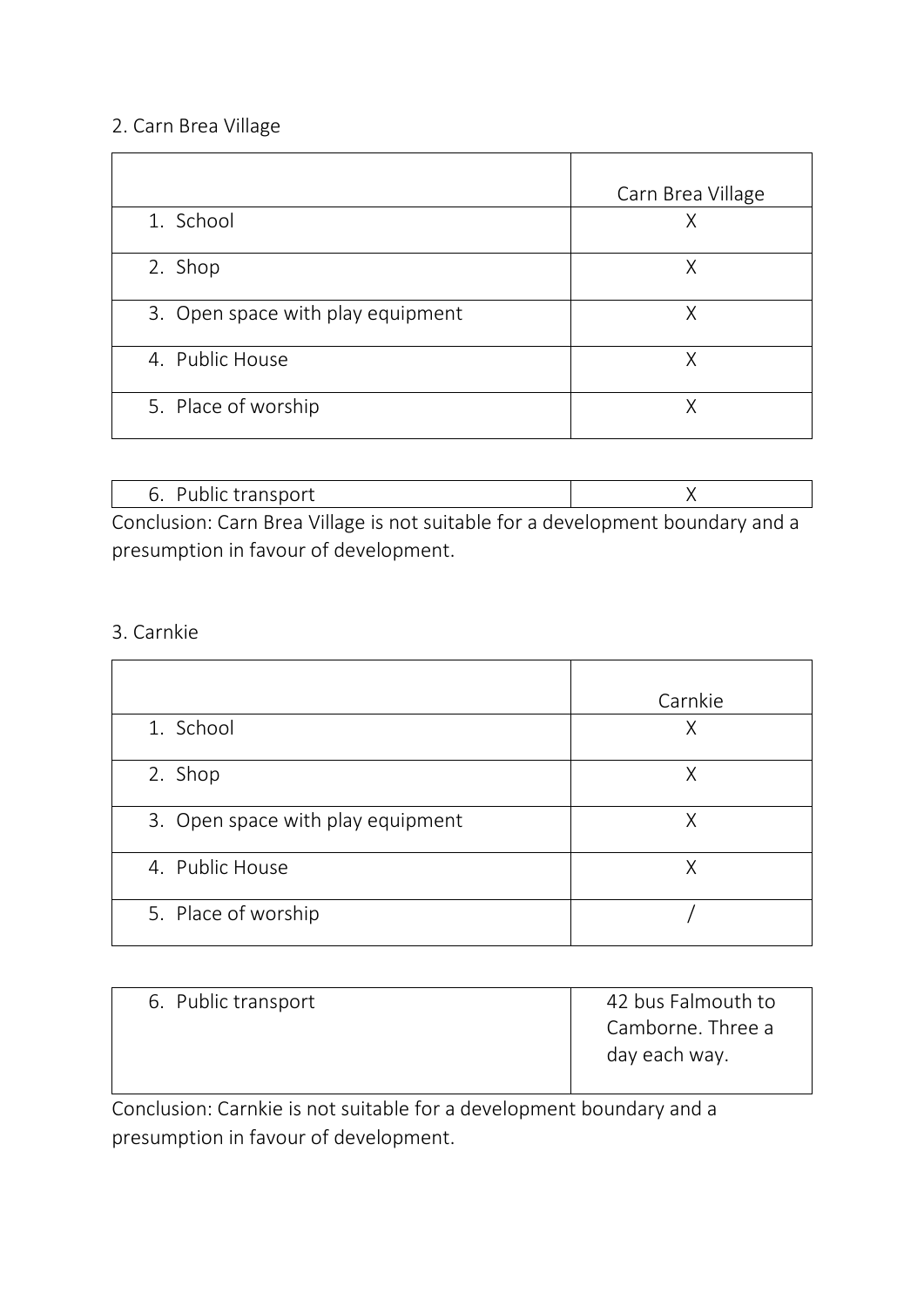#### 4. Piece

|                                   | Piece                 |
|-----------------------------------|-----------------------|
| 1. School                         | Χ                     |
| 2. Shop                           | Χ                     |
| 3. Open space with play equipment | Χ                     |
| 4. Public House                   |                       |
| 5. Place of worship               | X                     |
| 6. Public transport               | 42 bus Falmouth to    |
|                                   | Camborne. Three a day |
|                                   | each way.             |

Conclusion: Piece is not suitable for a development boundary and a presumption in favour of development.

#### 5. Bowling Green

|                                   | <b>Bowling Green</b> |
|-----------------------------------|----------------------|
| 1. School                         |                      |
| 2. Shop                           | Χ                    |
| 3. Open space with play equipment | χ                    |
| 4. Public House                   |                      |
| 5. Place of worship               |                      |

| $\mathsf{D}_1$<br>$\sqrt{2}$<br>∽<br>ายาย<br>ັ |  |
|------------------------------------------------|--|

Conclusion: Bowling Green is not suitable for a development boundary and a presumption in favour of development.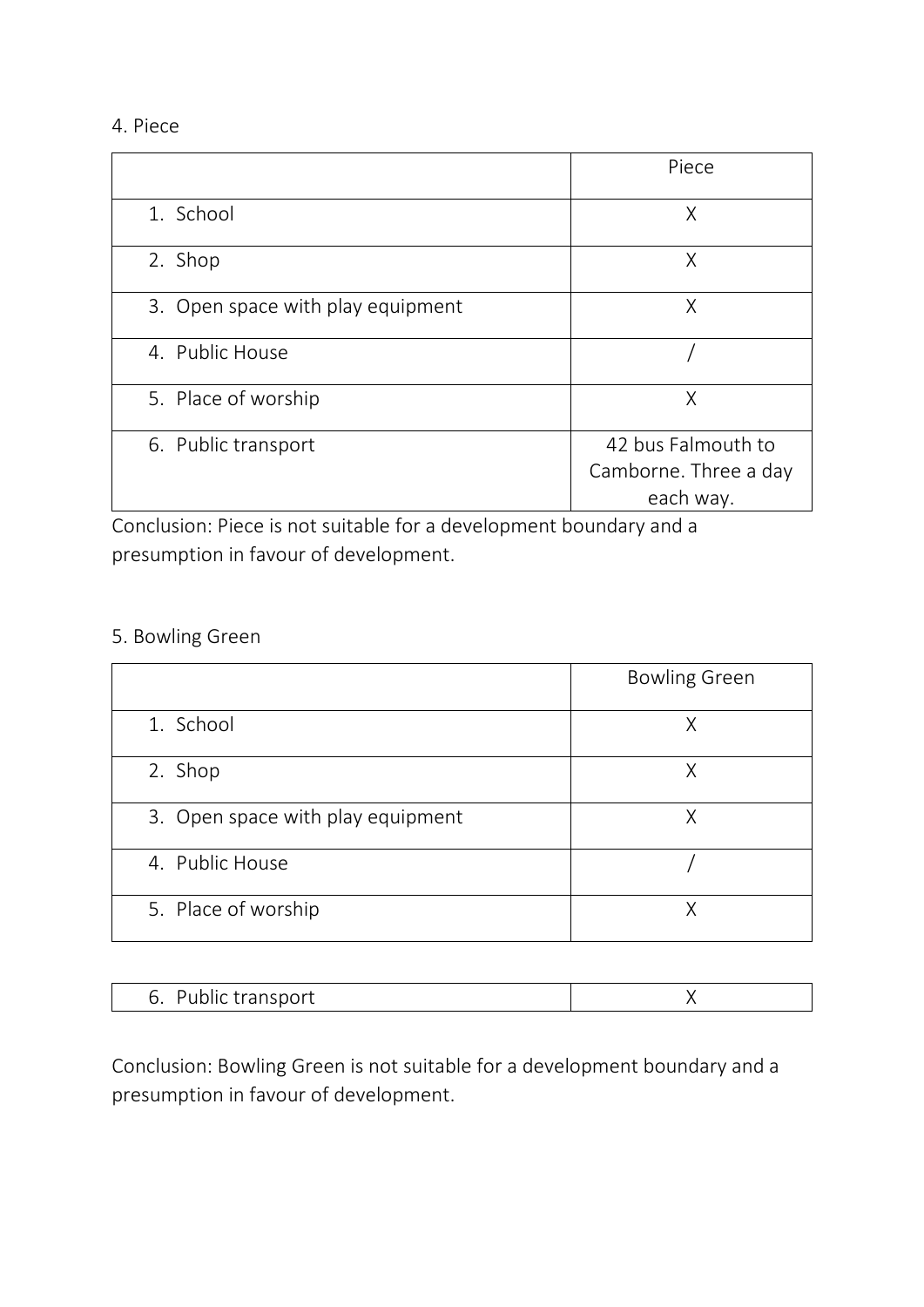### 6.Treskillard

|                                   | Treskillard |
|-----------------------------------|-------------|
| 1. School                         | Χ           |
| 2. Shop                           | Χ           |
| 3. Open space with play equipment | Χ           |
| 4. Public House                   | Χ           |
| 5. Place of worship               | Χ           |

|                          | transport<br>זוו<br>J.<br>. |  |                          |   |  |  |  |  |  |  |  |  |  |  |
|--------------------------|-----------------------------|--|--------------------------|---|--|--|--|--|--|--|--|--|--|--|
| $\overline{\phantom{0}}$ |                             |  | $\overline{\phantom{a}}$ | . |  |  |  |  |  |  |  |  |  |  |

Conclusion: Treskillard is not suitable for a development boundary and a presumption in favour of development.

# 7. Brea Village

|                                   | <b>Brea Village</b> |
|-----------------------------------|---------------------|
| 1. School                         | X                   |
| 2. Shop                           |                     |
| 3. Open space with play equipment | Χ                   |
| 4. Public House                   | Χ                   |
| 5. Place of worship               |                     |

| 6. Public transport | 42 bus Falmouth to |
|---------------------|--------------------|
|                     | Camborne. Two      |
|                     | services a day.    |
|                     |                    |

Conclusion: Brea Village is not suitable for a development boundary and a presumption in favour of development.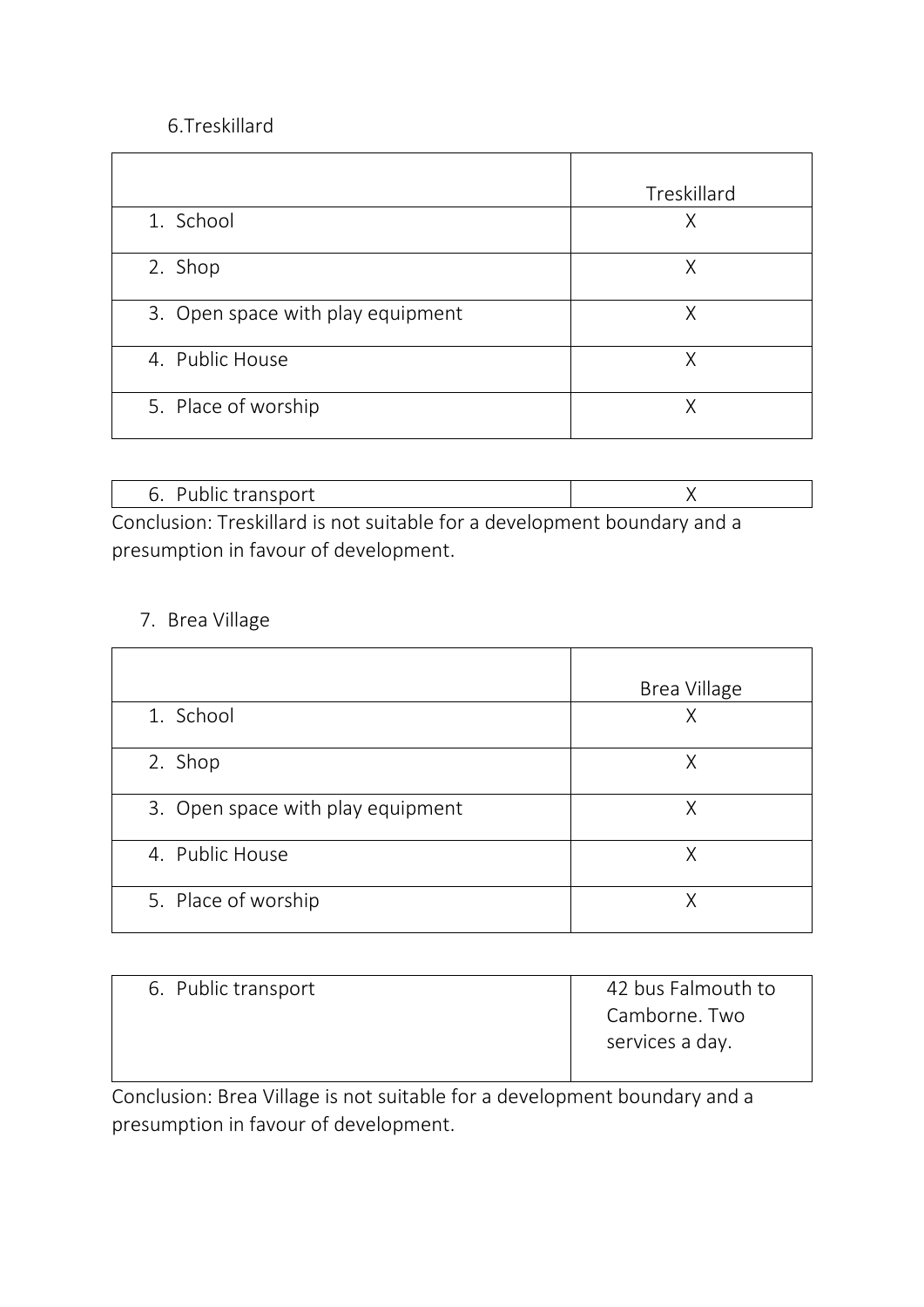#### 8.Four Lanes

|                                   | Four Lanes                                                                                                                                                                                                                                                                                                 |
|-----------------------------------|------------------------------------------------------------------------------------------------------------------------------------------------------------------------------------------------------------------------------------------------------------------------------------------------------------|
| 1. School                         |                                                                                                                                                                                                                                                                                                            |
| 2. Shop                           |                                                                                                                                                                                                                                                                                                            |
| 3. Open space with play equipment |                                                                                                                                                                                                                                                                                                            |
| 4. Public House                   |                                                                                                                                                                                                                                                                                                            |
| 5. Place of worship               |                                                                                                                                                                                                                                                                                                            |
| 6. Public transport               | 42 bus Falmouth to<br>Camborne. Three a day<br>each way.<br>Number 34 Lizard to<br>Redruth. Hourly service<br>during the day and<br>limited evening service. 2<br>hourly service on Sunday<br>during the day.<br>Number 45 from<br>Camborne to Pool stops<br>in Four Lanes once a day<br>in the afternoon. |

Conclusion: Considered suitable for a development boundary and limited rounding off and infil development.

See next page for West Tolgus.